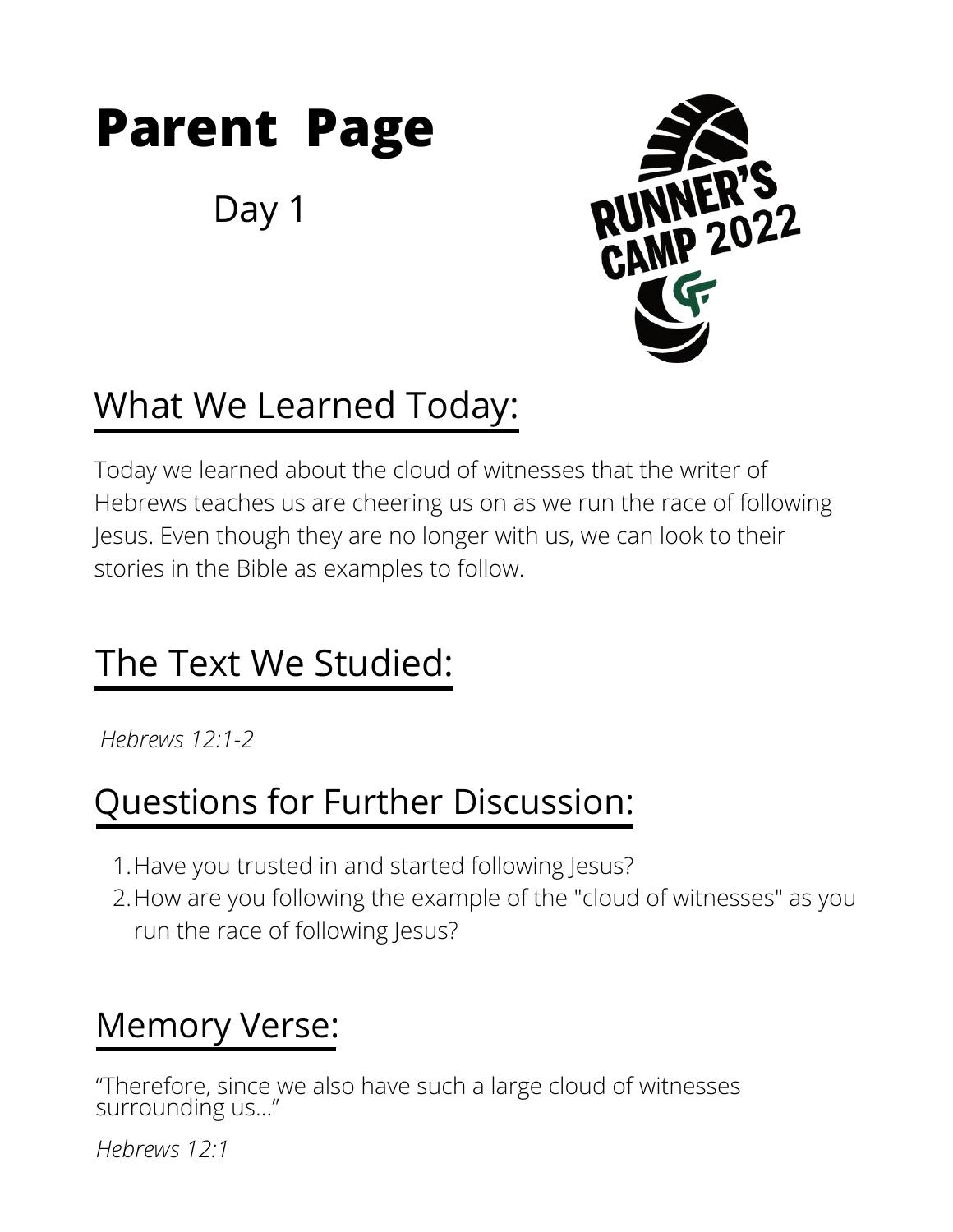# **Parent Page**

Day 2



# What We Learned Today:

Believers should think of themselves as and behave as athletes competing in a sporting event. One thing that any serious athlete do is train and prepare. Today we learn how preparing for a spiritual sport is different than prepping for a physical sport.

### The Text We Studied:

*Hebrews 12:1-2*

### Questions/Ideas for Further Discussion:

- 1. If you have never trusted Jesus, sin holds you back from ever finishing the race and being with God forever.
- Like an athlete training for an event, what are some things you need 2. to start doing and what are some things you need to stop doing as you run the race with Jesus?

### Memory Verse:

"...let us lay aside every hindrance and the sin that so easily ensnares us." *Hebrews 12:1*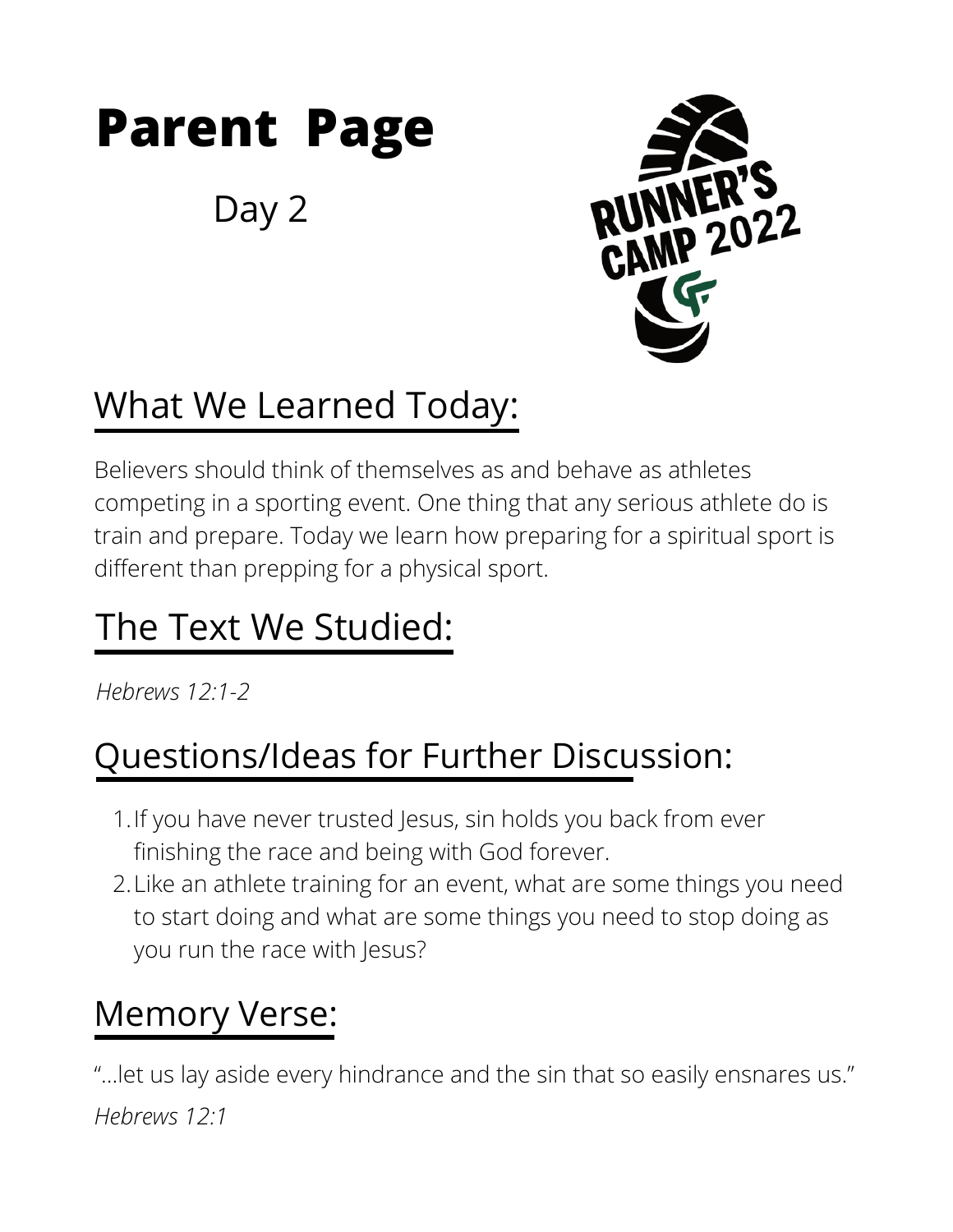

Day 3



# What We Learned Today:

Different athletes train in different ways to prepare for their sport. Sprinters must train to run fast, marathon runners must prepare to run for long distance. Today we learned about how Jesus is the kind of spiritual athlete that the Bible calls us to be, and how we must keep our eyes on him.

### The Text We Studied:

*Hebrews 12:1-2*

### Questions/Ideas for Further Discussion:

- Without the gift of faith, we wont be able to endure the race. Have 1. you trusted Jesus to help you run?
- If you have trusted Jesus to help you run, then you can be confident 2. that Jesus will help you finish the race. What are some ways you need Jesus to help you finish the race?

### Memory Verse:

"Let us run with endurance the race that lies before us, keeping our eyes on Jesus, the pioneer and perfecter of our faith." *Hebrews 12:1-2a*